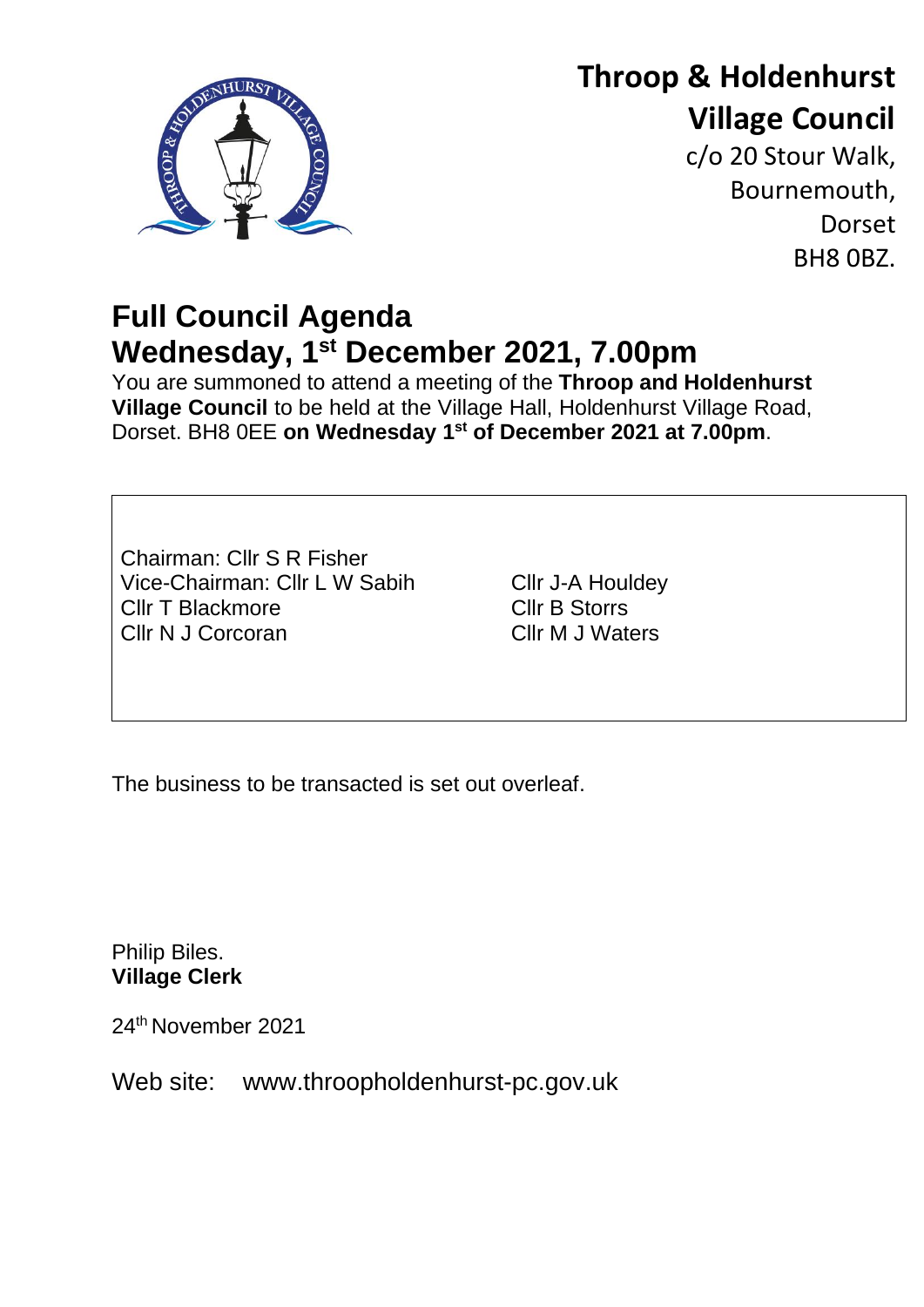### **Agenda**

#### **1. Apologies for Absence**

To receive any apologies for absence

#### **2. Declarations of Interest**

 Members are reminded that any disclosable pecuniary interests must be declared including any issues which may arise through predetermination or the appearance of bias.

#### **3. Minutes of Previous Meeting**

To confirm as a correct record the minutes of the last meeting held on the 20<sup>th</sup> of October 2021.

#### **4. Announcements**

Announcement from the Chairman. Appointment of Village Clerk.

#### **5. Public Participation**

 In accordance with the Council's Standing Orders the period of time designated for Public Participation cannot exceed 20 minutes unless directed by the Chairman of the meeting and a member of the public shall not speak for more than 4 minutes.

#### **6. Public Questions**

 Members of the public who wish to ask a question at the meeting shall give notice to the Village Clerk of the question no later than 12 noon on the working day before the meeting is on. The question stated in the notice shall be the question asked at the meeting. The Chairman will call on those wishing to speak in turn, each questioner being allowed to speak for a maximum of 3 minutes. Those wishing to speak shall state their name and address.

 A question from a resident has been received concerning the BCP Burial ground proposals in the Muscliffe Conservation Area.

#### **7. Questions from Councillors**

To receive any Councillor questions.

#### **8. Matters Arising from Previous Meeting**

 War Memorial - To receive recommendations from Working Group. Consider and resolve. Cllr. Corcoran. Report to follow.

 Queens Jubilee Trees - To receive recommendations from Working Group. Consider and resolve. Cllr. Corcoran. Report to follow.

 5G Roll-out - To receive recommendations and resolve. Consider and resolve. Cllr. Blackmore. Report to follow.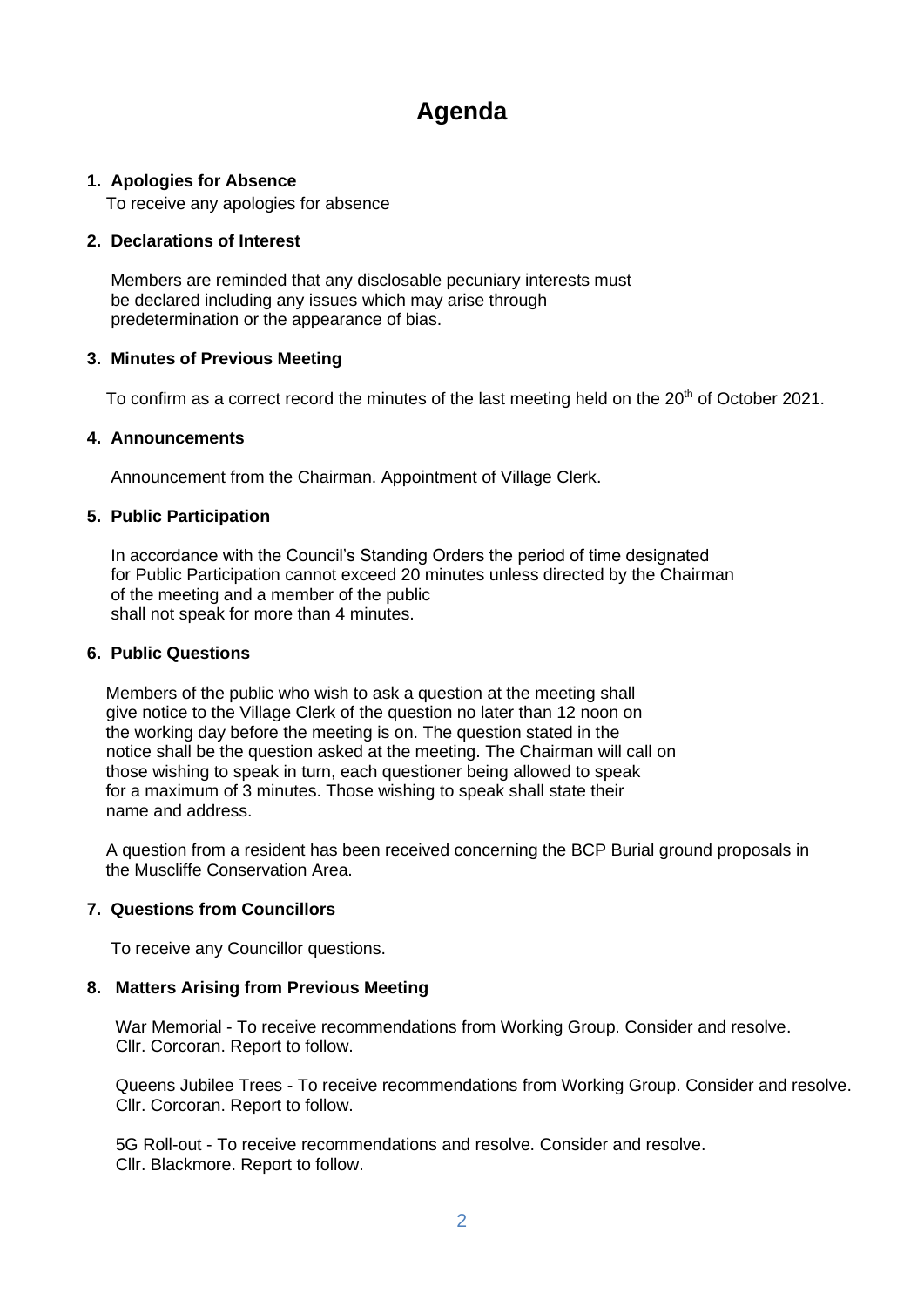#### **9. Updates on events of interest to the Parish**

Area Forum Meeting - Cllrs. Houldey and Corcoran. Stour Valley Park Workshops - Cllr. Fisher. Visit of Police Commissioner Receive an up-date from the Holdenhurst Neighbourhood Watch

#### **10. Public consultation BCP Rights of Way Improvement Plan. Response**

#### **11. BCP Climate emergency policies /Local Plan/COP26**

 To consider and agree a Throop and Holdenhurst Village Council statement on BCP Climate Emergency and COP26.

- **12. Parish Administrative and record keeping arrangements.** Recommendation: That Members consider and resolve to authorise the purchase of a Lap-top computer and printer. Cllr. Fisher. Report to follow.
- **13. Parish Web site Develop community engagement to promote local events and activities.**  Submissions to be made via the Clerk.
- **14**. **Cllr P Broadhead to present BCP's current thinking and strategy and answer questions.**
- **15. To consider passing a resolution to exclude the press and public pursuant to the Public Bodies (Admissions to Meetings) Act 1960 due to the following matters relating to the personal information of living individuals and pending legal negotiations and emerging policy.**
- **16. Allotment matters – Lease and Legal issues. (Exempt).**
- **17 Parish Budget 2022-3 Related matters and initial deliberation. (Exempt).**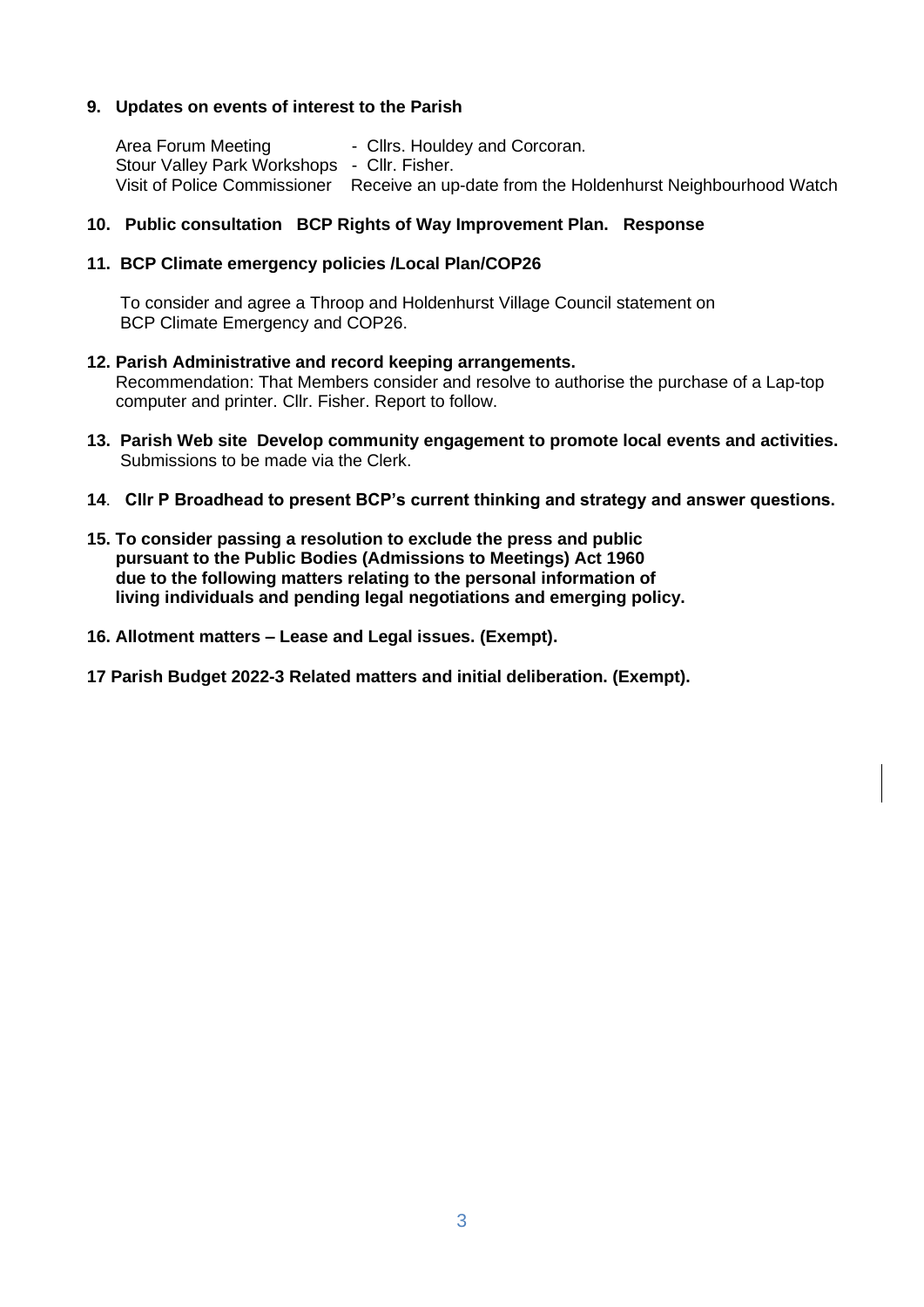#### **THROOP AND HOLDENHURST VILLAGE COUNCIL FULL COUNCIL**

#### Minutes of the Meeting held on 20<sup>th</sup> October 2021 at 7pm at Village Hall, Holdenhurst Village Road, Dorset. BH8 OEE Present:-

Present: - Chairman: Cllr S R Fisher Vice-Chairman: Cllr L W Sabih Cllr T Blackmore, Cllr N J Corcoran, Cllr J-A Houldey, Cllr M J Waters Apologies: Cllr B Storrs Members of the public present: 2.

Cllr Waters introduced Sue Myatt who volunteered to take the minutes of the meeting in the absence of a Clerk.

Members of the press present: None

1. Apologies for Absence

Apologies received from Cllr B Storrs.

2. Declarations of Interest

There were no declarations of interest on this occasion.

3. Minutes of Previous Meeting

Cllr Waters highlighted amendments to the minutes from  $8<sup>Th</sup>$  September to clarify that Cllr B Storrs was not present.

Minute No.59 paragraph 2 should read *Dorset County Council had looked* instead of *Dorset County Council had looed*.

Proposed by Cllr Blackmore that the minutes be approved subject to the amendments above.

Seconded by Cllr Cocoran Voting: Unanimous. Signed by Chairman

4. Announcements

Chairman proposed to write Mr Philip Broadhead to invite him to the next THVC Parish meeting following the comment he made when he recently spent an evening with Hurn Parish Council residents and said, 'as part of my ongoing visits to parish and town councils across the BCP area'. Mr Broadhead is the Portfolio Holder for Regeneration, Economy and Strategic Planning and Deputy Leader of the Council, Seconded by Cllr Cocoran *Voting*: Unanimous.

Cllr Houldey proposed the Chairman write a letter to obtain more information regarding the BCP Cabinet Agenda item for meeting on  $9<sup>th</sup>$  February 2022 Cemeteries Rules & Regulations. Seconded by Cllr Cocoran Voting: Unanimous.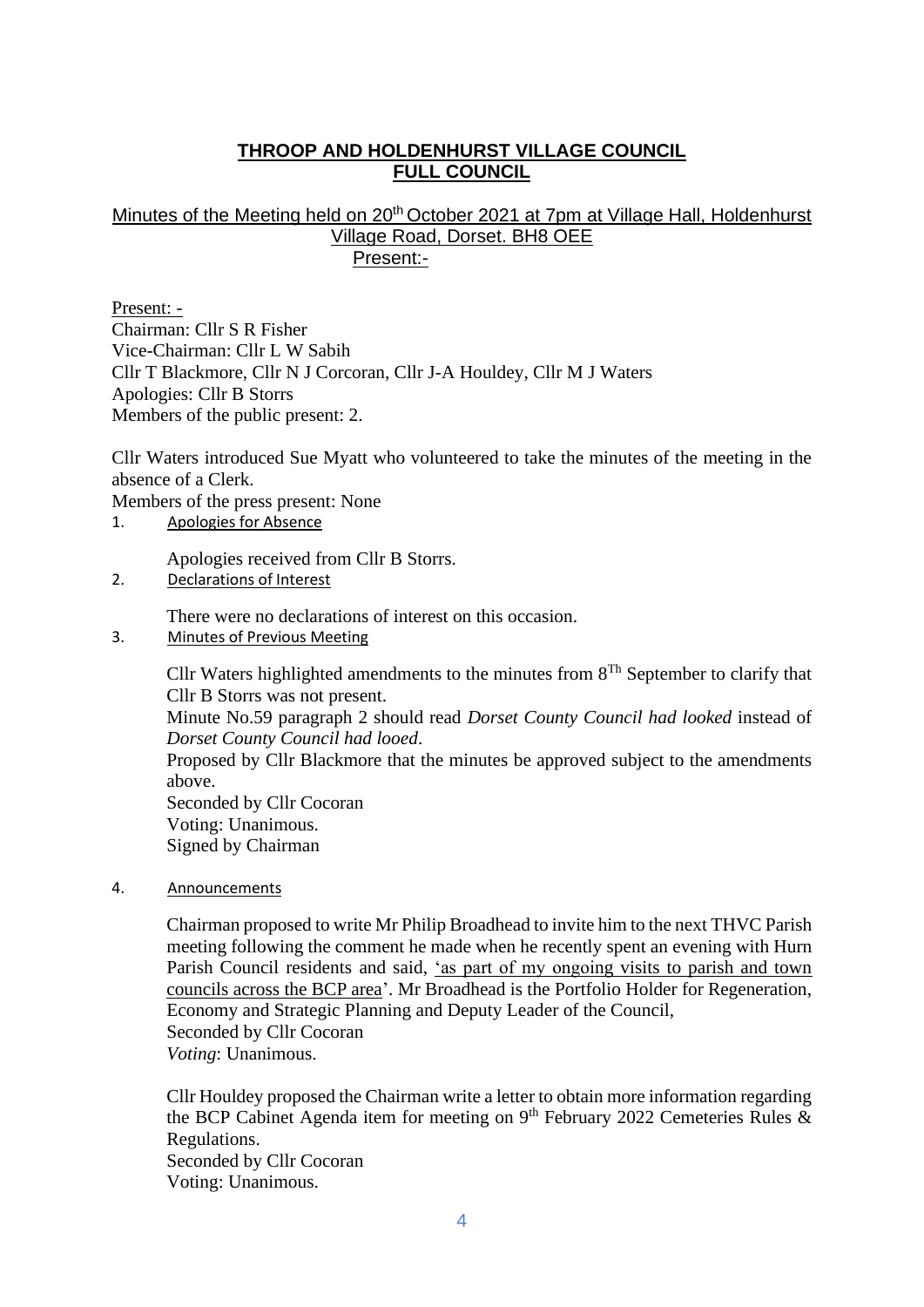Cllr Sabih proposed that Cllr Blackmore should accept the invitation from BCP Customer Strategy development to the meeting on 2nd November 5-6.30pm on Teams led by KPMG. "As part of the transformation programme, BCP are preparing a Customer and Channel Strategy. BCP would like to invite up to 2 representatives from each of the Town and Parish Councils in the BCP area to take part in a focus group to help inform the development of the strategy."

Seconded by Cllr Cocoran

Voting: Unanimous.

Chairman advised they will be attending the Area Forum on  $28<sup>th</sup>$  October to discuss the parish. Also attending is Julian McLaughlin, BCP Service director Transport and Engineering who will be speaking on the Transforming Travel programme.

5. Public Participation

No public participation on this occasion.

6. Public Questions

Question to website "*Hello, many years ago there was a plaque in Throop Mill Car park dedicated to Cecil Biles, the last Miller who died on the top floor of the mill whilst painting. Would it be possible to have this plaque reinstated. Thank you*." Chairman will respond to advise they will pass the question on to the owner of Throop Mill.

A letter received from a Moordown resident with two questions:

- 1. Wanting to understand what is happening with Throop Mill. Chair will respond to advise, as privately owned Council is unable to comment.
- 2. Would like to know what action will be taken with the overgrown footpath to the weir from Throop Road. Cllr Sabih proposed that the Chair write to Tony Bennet at BCP to gather information. Seconded by Cllr Cocoran

Voting: Unanimous.

7. Questions from Councillors

No questions on this occasion

8. Matters Arising from Previous Meeting

The website is up and running and the Chairman paid special tribute to Cllr Houldey for her hard work in getting the website working.

The history page of the website needs more information and Cllr Sabih will provide some pictures to be added.

9. Queen's trees

Cllr Corcoran advised that 3 sites have been located; Holdenhurst Green by the bench, on perimeter of the field on corner of Taylor Drive and Broadway Lane or the green by the noticeboard.

Cllr Houldey proposed that a letter be written to BCP to ask if they would like to suggest an alternative site.

Seconded by Cllr Blackmore

Voting: Unanimous.

10. War memorial

Cllr Corcoran advised that the large stone marker on the green by the noticeboard would be a good position. Cllr Houldey proposed that a letter be written to BCP to ask if they would like to suggest an alternative site. Seconded by Cllr Blackmore

Voting: Unanimous.

11. Financial Report